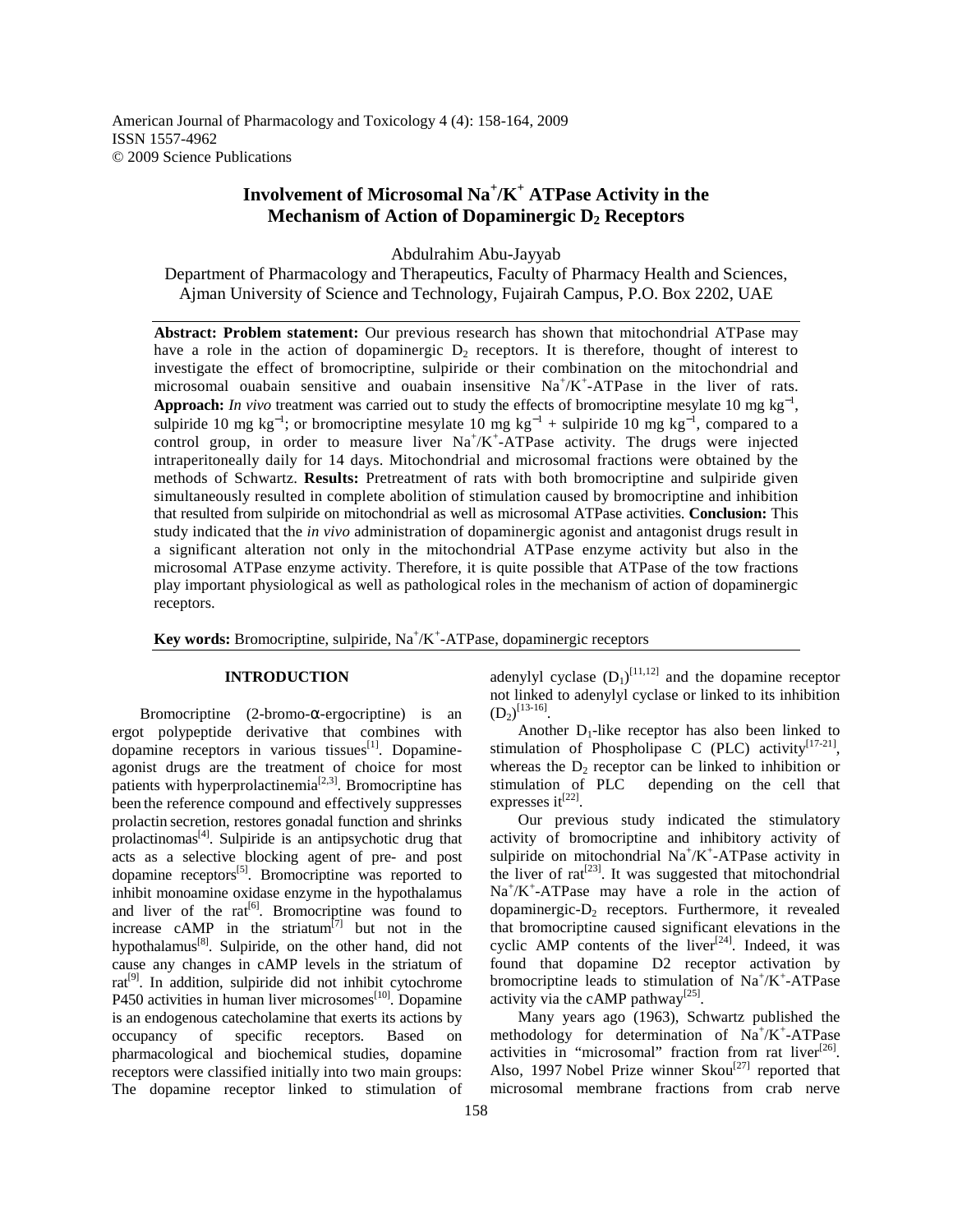contain an ATP-hydrolyzing activity stimulated by concentrations of sodium and potassium usually found in intracellular and extracellular fluids, respectively<sup>[28]</sup>. This requirement for both sodium and potassium ions remain the fundamental characteristic of  $Na^+/K^+$ -ATPase. Since, bromocriptine is largely metabolized by the liver; this is inferred from the absence of unchanged drug in urine and its high extraction by the liver<sup>[29]</sup>. Therefore, it is thought of interest to study the effects of bromocriptine, sulpiride or their combination on the mitochondrial and microsomal insensitive  $Na^+/K^+$ -ATPase in the liver of rats.

## **MATERIALS AND METHODS**

 Male Sprague-Dawley rats weighing 170 g were selected in this study. The rats were housed in groups (three or four in standard polypropylene cage) and maintained under standard laboratory conditions at an ambient temperature of  $23\pm2\degree C$ , relative humidity  $50\pm15\%$  and normal photo period  $(12 \text{ h dark}/12 \text{ h})$ light). Commercial pellet diet (manufactured by Grani soils and Flour mills Organization Feed Mill) and water were provided ad libitum. Animals were divided into 4 groups,  $(n = 7 \text{ each})$ , as follows: group 1, received bromocriptine mesylate  $10mg \text{ kg}^{-1}$ , group 2, received sulpiride 10 mg  $kg^{-1}$ ; group 3, received bromocriptine mesylate 10 mg  $kg^{-1}$  + sulpiride 10 mg kg<sup>−</sup><sup>1</sup> and group 4: (control group), received a saline solution. The drugs were injected intraperitoneally daily for 14 days. The last dose was injected 1 h before the sacrifice of the animals. The Atlases activities were assayed biochemically as the following:

**The homogenization medium:** To prepare tissue homogenates for determination of  $Na^+/K^+$ -ATPase activities, rats were stunned and decapitated; the thorax and abdomen were immediately opened. Liver tissues were removed from all rats at the end of the experiment; each tissue was quickly excised and washed in the physiological solution. Tissues were blotted dry on (Whatman) filter paper and weighed. Mitochondrial and microsomal fractions were obtained by the methods of Schwartz<sup>[26]</sup>. To each sample we added 5 mL of homogenization medium and the tissue was homogenized for 30-120 sec. (HY-Homogenizer, FRG). The homogenization medium consisted of 0.25 M sucrose, 4 mM EDT A, 30 mM histidine HCL and 20 mM Hepes buffer; pH 6.8. Just before homogenization, 0.2 % sodium deoxycholate was added to isolation medium. Two fractions were collected, one

at 10,000 rpm (MSE) for 30 min at  $4^{\circ}C^{[26]}$  which represented the mitochondrial fraction and anther fraction collected at 80,000 rpm (MSE) for 30  $\text{min}^{[26]}$ . Pellets were washed with the isolation medium, suspended in 0.25 M sucrose containing 1 mM EDTA and 30 mM histidine at pH 7.0 and then stored for 14 days at -5°C. Storage at -5°C was reported to cause destruction of the Mg2-stimulated enzyme, thereby revealing the stimulation due to  $Na^{+}/K^{+}$ , which stimulation can be inhibited by ouabain<sup>[26,30]</sup>.

**The incubation medium:** Consisted o f 3 mM ATP,  $3$  mM MgCl<sub>2</sub> 100 mM NaCI, 20 mM KCI and 30 mM Tris (pH 7.0). Generally 0.1 mL of enzyme suspension was equilibrated for 15 min at 37°C, then added to the incubation medium and the incubation continued for 15 min. Ouabain in a concentration of 10 -4 M was included in one set of experiment. The reaction was stopped by the addition of 0.1 mL of cold 50% trichloroacetic acid and aliquots of 0.5 mL were assayed for inorganic phosphates by the method of  $Gomorri<sup>[31]</sup>$  using Metal as reducing agent. ATP was added in the form of Tris-ATP, prepared from disodium adenosine triphosphate (Sigma Chemical Co.), according to the procedure of Schwartz *et al.*<sup>[32]</sup>.

**Drugs and chemicals:** Bromocriptine mesylate was obtained from Sandoz Pharmaceutical Co., sulpiride from Laboratories Etudes et Development Chimiques. Arpajon, France.

**Statistical analysis:** All the data were subjected to statistical analysis using Student's t-test for non-paired samples<sup>[33]</sup>.

#### **RESULTS**

Liver Na<sup>+</sup>/K<sup>+</sup>-ATPase activity from rats pretreated with bromocriptine showed significantly  $(p<0.01)$ higher activity compared to controls. Ouabain caused a significant,  $(p<0.01)$ , inhibition of the Na<sup>+</sup>/K<sup>+</sup>-ATPase activity of control rats. Bromocriptine pretreatment caused significant  $(p<0.01)$  increase in ouabain sensitive and ouabain insensitive mitochondrial liver Na<sup>+</sup>/K<sup>+</sup>-ATPase. On the other hand, sulpiride caused a significant inhibition in both ouabain sensitive and ouabain insensitive liver mitochondrial Na<sup>+</sup>/K<sup>+</sup>-ATPase activity (Fig. 1 and 3; Table 1 and 3). Pretreatment of rats with both bromocriptine and sulpiride abolished completely the effects of either bromocriptine or sulpiride alone on both ouabain sensitive and ouabain insensitive liver mitochondrial  $Na^+/K^+$ -ATPase activity (Fig. 1 and 3; Table 1 and 3). Bromocriptine also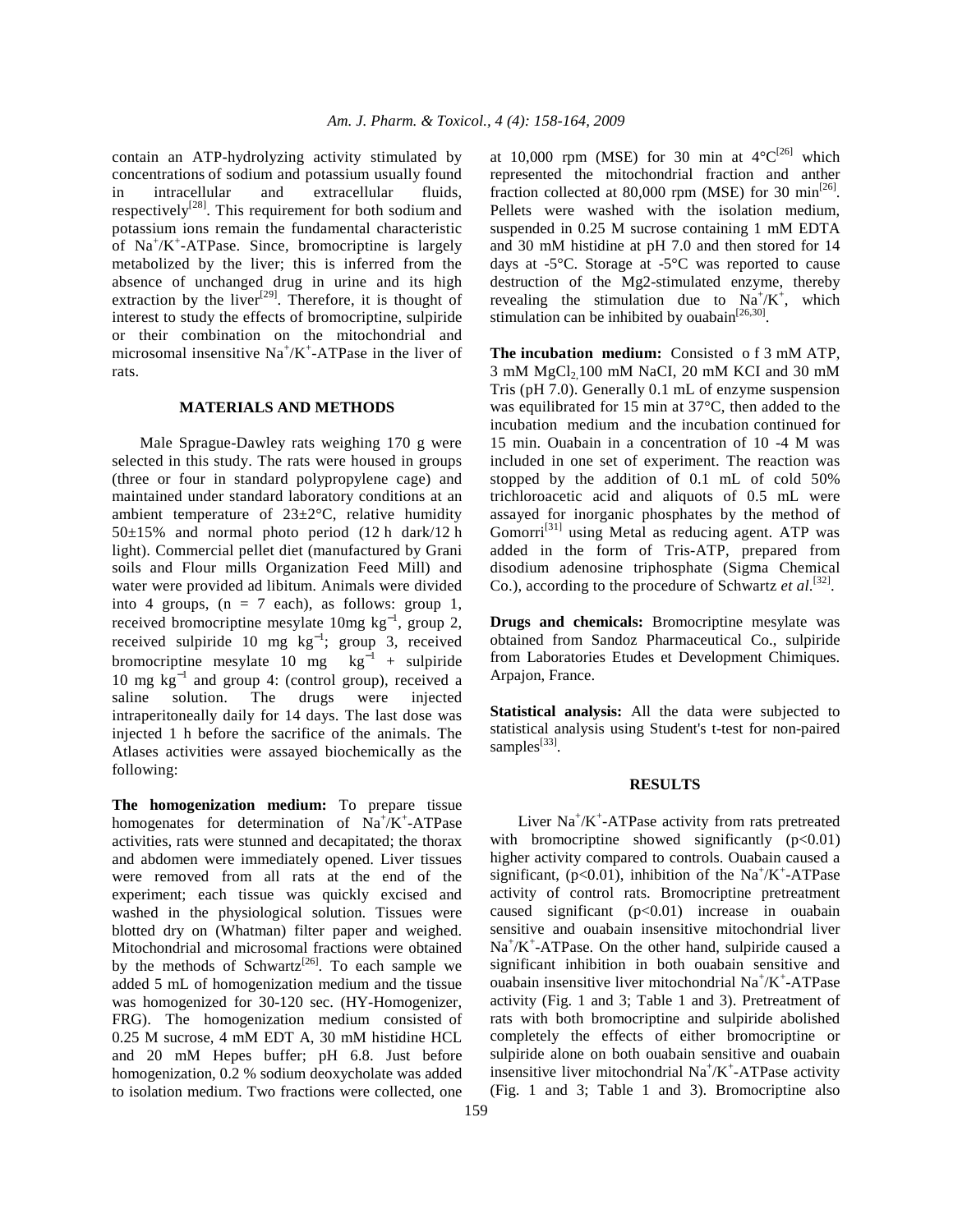caused a significant  $(p<0.01)$  increase of ouabainsensitive and ouabain-insensitive liver microsomal  $Na^+/K^+$ -ATPase activity (Fig. 2 and 3; Table 2 and 3).

Table 1: Effect of bromocriptine mesylate  $(10 \text{ mg kg}^{-1})$ ; IP for 14 days), sulpiride (10 mg kg<sup>−</sup><sup>1</sup> ; IP for 14 days) or their combinations on the ouabain sensitive and ouabain insensitive of mitochondrial Na<sup>+</sup>/K<sup>+</sup>-ATPase activities in the liver of rats ( $n = 7$ , error bars represent standard error)

Treatment Mitochondrial Na<sup>+</sup>/K<sup>+</sup>-ATPase activities in the liver ATPase μ moles/100 mg tissue h<sup>−1</sup> ----------------------------------------------------- Oubain insensitive Oubain sensitive  $\frac{28.0 \pm 0.8}{\text{Bromocriptine}}$   $\frac{28.0 \pm 0.8}{43.0 \pm 1.0}$   $\frac{23 \pm 0.6}{34 \pm 0.4}$ Bromocriptine  $43.0* \pm 1.0$   $34* \pm 0.4$ <br>Sulpiride  $20.0* + 0.6$   $16* + 0.3$  $20.0^{*+0.6}$ Bromcriptine + sulpiride  $29.0 \pm 0.7$  22 $\pm 0.6$ 

Samples were run in duplicates, N (number of rats)  $= 7$ ; For isolation and incubation medium, see text. Value is mean  $\pm$  SEM; 1: Bromocriptine mesylate, l0 mg kg<sup>−</sup><sup>1</sup> , IP for 14 days; 2: Sulpiride 10 mg kg<sup>−</sup><sup>1</sup> , i.p. for 14 days; \*: Significantly (p<0.01) different from control group

Table 2: Effect of bromocriptine mesylate  $(10 \text{ mg kg}^{-1})$ ; IP for 14 days), sulpiride (10 mg  $kg^{-1}$ ; IP for 14 days) or their combinations on the ouabain sensitive and ouabain insensitive of microsomal Na<sup>+</sup>/K<sup>+</sup>-ATPase activities in the liver of rats ( $n = 7$ , error bars represent standard error)

|                            | Microsomal $Na^+/K^+$ -ATPase activities in<br>the liver ATPase $\mu$ moles/100 mg tissue h <sup>-1</sup> |                  |  |
|----------------------------|-----------------------------------------------------------------------------------------------------------|------------------|--|
| Treatment                  | Oubain insensitive                                                                                        | Oubain sensitive |  |
| Control                    | $65.00+2.0$                                                                                               | $47+0.8$         |  |
| <b>Bromocriptine</b>       | $86.0*+3.0$                                                                                               | $77*+4.0$        |  |
| Sulpiride                  | $45.0*+3.0$                                                                                               | $26*_{\pm}1.0$   |  |
| $Bromcriptine + Sulpiride$ | $65.00 \pm 2.5$                                                                                           | $47 \pm 0.8$     |  |

Samples were run in duplicates, N (number of rats)  $= 7$ ; For isolation and incubation medium, see text. Value is mean  $\pm$  SEM; 1: Bromocriptine mesylate,  $10 \text{ mg kg}^{-1}$ , IP for 14 days; 2: Sulpiride 10 mg kg<sup>−</sup><sup>1</sup> , i.p. for 14 days; \*: Significantly (p<0.01) different from control group



Fig. 1: Effect of bromocriptine mesylate (10 mg  $kg^{-1}$ ; IP for 14 days) and sulpiride (10 mg  $kg^{-1}$ ; IP for 14 days) on mitochondrial Adenosine-Triphosphatase (ATPase) activities of rat liver  $(n = 7,$  error bars represent standard error)

Meanwhile sulpiride caused a significant inhibition of microsomal ATPase activity of ouabain sensitive and ouabain insensitive  $Na^+/K^+$ -ATPase activity. Pretreatment of rats with both bromocriptine and sulpiride given simultaneously had resulted in complete abolition of both stimulation caused by bromocriptine and inhibition that resulted from sulpiride on microsomal ATPase activity (Fig. 2 and 3; Table 2 and 3).



Fig. 2: Effect of bromocriptine mesylate (10 mg  $kg^{-1}$ ; IP for 14 days) and sulpiride (10 mg  $kg^{-1}$ ; IP for 14 days) on microsomal Adenosine-Triphosphatase (ATPase) activities of rat liver  $(n = 7,$  error bars represent standard error). Ouabin concentration =  $10^{-4}$  M



Fig. 3: Effect of bromocriptine mesylate (10 mg  $kg^{-1}$ ; IP for 14 days) and sulpiride (10 mg  $kg^{-1}$ ; IP for 14 days) on mitochondrial and microsomal Adenosine-Triphosphatase (ATPase) activities of rat liver ( $n = 7$ , error bars represent standard error)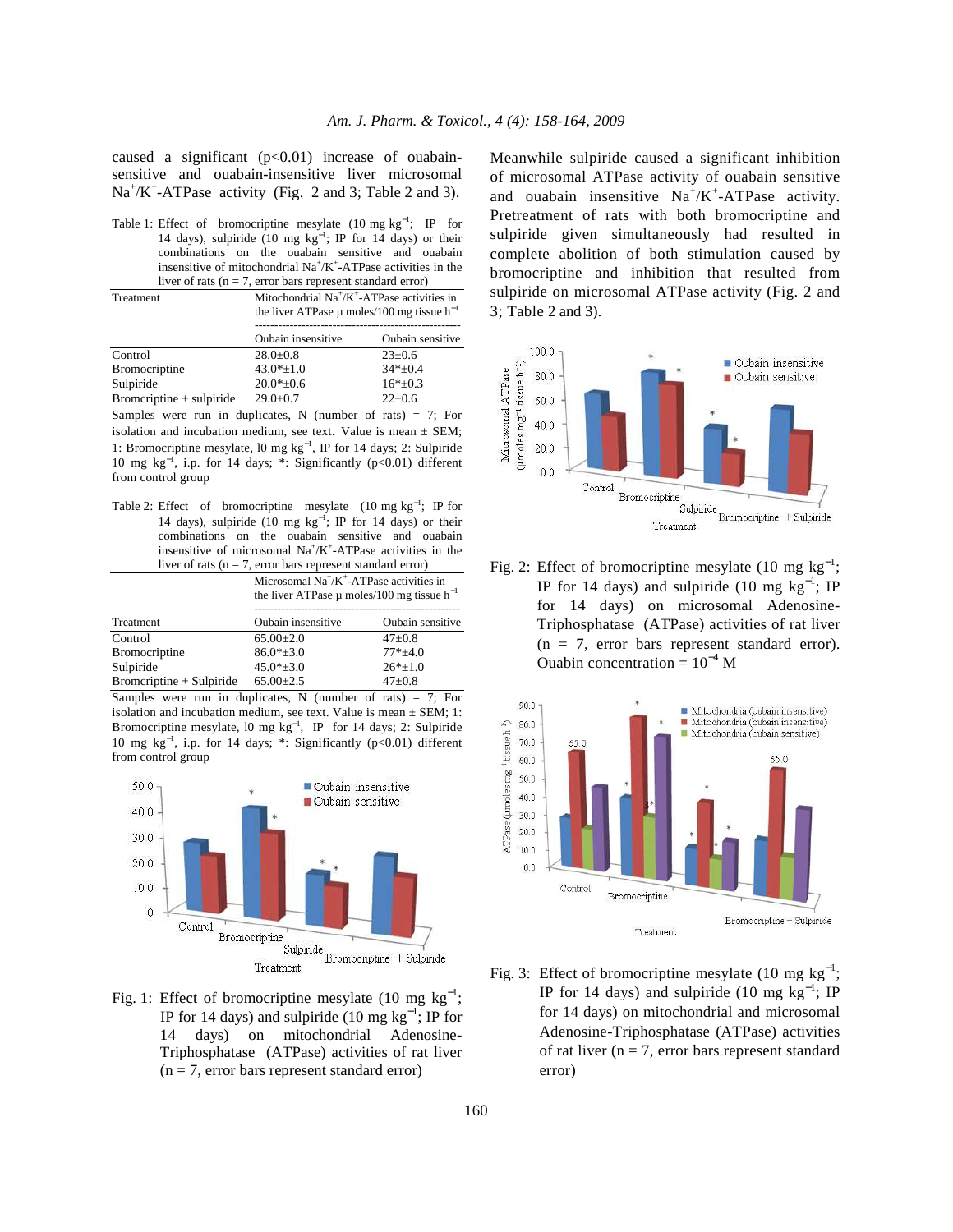Table 3: Effect of bromocriptine mesylate (10 mg kg<sup>-1</sup>; IP for 14 days) and sulpiride (10 mg kg<sup>-1</sup>; IP for 14 days) on mitochondrial and microsomal Adenosine-triphosphatase (ATPase) activities of rat liver (n = 7, error bars represent standard error)

|                          | Microsomal ATPase $\mu$ moles/100 mg tissue h <sup>-1</sup> |                  | Mitochondrial ATPase $\mu$ moles/100 mg tissue h <sup>-1</sup> |                  |
|--------------------------|-------------------------------------------------------------|------------------|----------------------------------------------------------------|------------------|
| Treatment                | Oubain insensitive                                          | Oubain sensitive | Oubain insensitive                                             | Oubain sensitive |
| Control                  | $65.00+2.0$                                                 | $47.00+0.8$      | $28.00 \pm 0.8$                                                | $23.00+0.6$      |
| <b>Bromocriptine</b>     | $86.0*+3.0$                                                 | $77.0*+4.0$      | $43.0* \pm 1.0$                                                | $34.0*+0.4$      |
| Sulpiride                | $45.0* \pm 3.0$                                             | $26.0*+1.0$      | $20.0*_{\pm}0.6$                                               | $16.0*_{\pm}0.3$ |
| Bromcriptine + Sulpiride | $65.00+2.5$                                                 | $47.00 \pm 0.8$  | $29.00 \pm 0.7$                                                | $22.00 \pm 0.6$  |

Samples were run in duplicates, N (number of rats) = 7; for isolation and incubation medium, see text. Value is mean  $\pm$  SEM; 1: Bromocriptine mesylate, l0 mg kg<sup>-1</sup>, IP for 14 days; 2: Sulpiride 10 mg kg<sup>-1</sup>, i.p. for 14 days; \*: Significantly (p<0.01) different from control group

#### **DISCUSSION**

In this study ouabain  $(10^{-4}M)$  caused a significant, (p<0.01) inhibition of the  $Na^+/K^+$ -ATPase of control rats. Ouabain is a member of cardio-tonic steroids, which have been used clinically to treat congestive heart failure, this class of drugs that is widely used in clinical practice. In 1960, Skou showed that ouabain is an inhibitor of the  $Na^+/K^+$ -ATPase<sup>[34]</sup>. Results of the effect of bromocriptine pretreatment on both livers mitochondrial and microsomal showed a very clear stimulation of ATPase activities both in the presence and absence of ouabain. On the other hand, present research revealed that pretreatment of rats with sulpiride resulted into significant inhibition of the corresponding activities. The results in the mitochondrial and microsomal fractions were qualitatively similar. The experiments presented here demonstrate, for the first time, the comparison effect of dopaminergic agonist on ouabain sensitive and ouabain insensitive microsomal liver ATPase activities. These biochemical results, in addition to the detection of mitochondrial ATPase activity, also have been shown activity of microsomal ATPase, strongest correlations were found between the two isolated tested fractions. Also, results showed that bromocriptine and sulpiride were acting by both opposite and clearly antagonistic mechanisms in both fractions. These antagonistic mechanisms seemed to involve dopaminergic  $D_2$ receptors since it was suppressed by the dopamine  $D_2$ receptor antagonist, sulpiride<sup>[5]</sup>. It has been found that stimulation of  $D_2$ -like receptors leads to inhibition of  $Na<sup>+</sup>-K<sup>+</sup>-ATPase activity<sup>[11]</sup>$  and hyper-polarization; both effects are associated with the opening of  $K^+$ channels<sup>[35]</sup>. Moreover, our previous study indicated the stimulatory activity of bromocriptine and inhibitory activity of sulpiride on mitochondrial Na<sup>+</sup>/K<sup>+</sup>-ATPase activity in the liver of  $rat^{[23]}$  and it was suggested that mitochondrial  $Na^+/K^+$ -ATPase may have a role in the action of dopaminergic- $D_2$  receptors. The present results lend support to that suggestions since bromocriptine pretreatment on both liver fractions of

been showed a very clear stimulation of ATPase activities, these activities were clearly antagonistic by sulpiride. Indeed,  $Na^{+}/K + ATPase$  is an important regulator of intracellular electrolyte levels in almost all mammalian cells<sup>[36,37]</sup>. The primary role of the Na<sup>+</sup>, K<sup>+</sup>pump is therefore to maintain high intracellular  $K^+$  and low intracellular  $Na^{+}$ . Failure of the  $Na^{+}$ , K<sup>+</sup>-pump results in depletion of intracellular  $K^+$ , accumulation of intracellular  $Na<sup>+</sup>$  and, consequently, leads to membrane depolarization and increases in intracellular free  $Ca^{2+}$  due to activation of voltage-gated  $Ca^{2+}$ channels and a reversed operation of the  $Na^+/Ca^{2+}$ exchanger<sup>[38-40]</sup>. Since ATPase activities are well known to correlate with cation transport<sup>[36,37]</sup>, the results would indicate that bromocriptine stimulates, where as sulpiride inhibits the transport of  $\text{Na}^{\dagger}/\text{K}^{\dagger}$  in both fractions, therefore other cations such as  $Ca^{2+}$  may be affected<sup>[38-40]</sup>. Furthermore it has also been reported that the plasma membrane of many cell types contains a carrier which catalyzed the exchange of  $ions^{[41]}$ . Stimulation of both liver mitochondrial and microsomal ATPase by bromocriptine, in contrast to inhibition of both liver mitochondrial and microsomal ATPase by sulpiride which may increase liver intercellular  $Ca^2$  ions through an exchange  $\text{Na}^2/\text{Ca}^2$  mechanism<sup>[41-48]</sup>. Furthermore, this result is in agreement with the findings that there is association between  $Ca^{2+}$  transport and the concentration of  $Na^+$  and  $K^+$ , which has been demonstrated *in vitro*[49] and *in vivo*[50]. In addition, it has been suggested that dopamine  $D_2$  receptor activation by bromocriptine leads to stimulation of Na<sup>+</sup>/K<sup>+</sup>-ATPase activity which may be mediated through inhibition of adenylyl cyclase in rat renal proximal tubules<sup>[25]</sup>. Indeed, it has been suggested that bromocriptine attenuates prolactin release by reducing  $Ca^{2+[51]}$ . Moreover it was suggested that the activity of Na<sup>+</sup>/K<sup>+</sup>-ATPase could modulate the production of Prostaglandins (PGs) in several tissues<sup>[52]</sup>. Also,  $Na^+/K^+$ -ATPase is the enzyme responsible for maintaining the low internal Na<sup>+</sup> and high internal  $K^+$ concentrations typical of most vertebrate cells. The ion

the mitochondrial and the microsomal ATPase have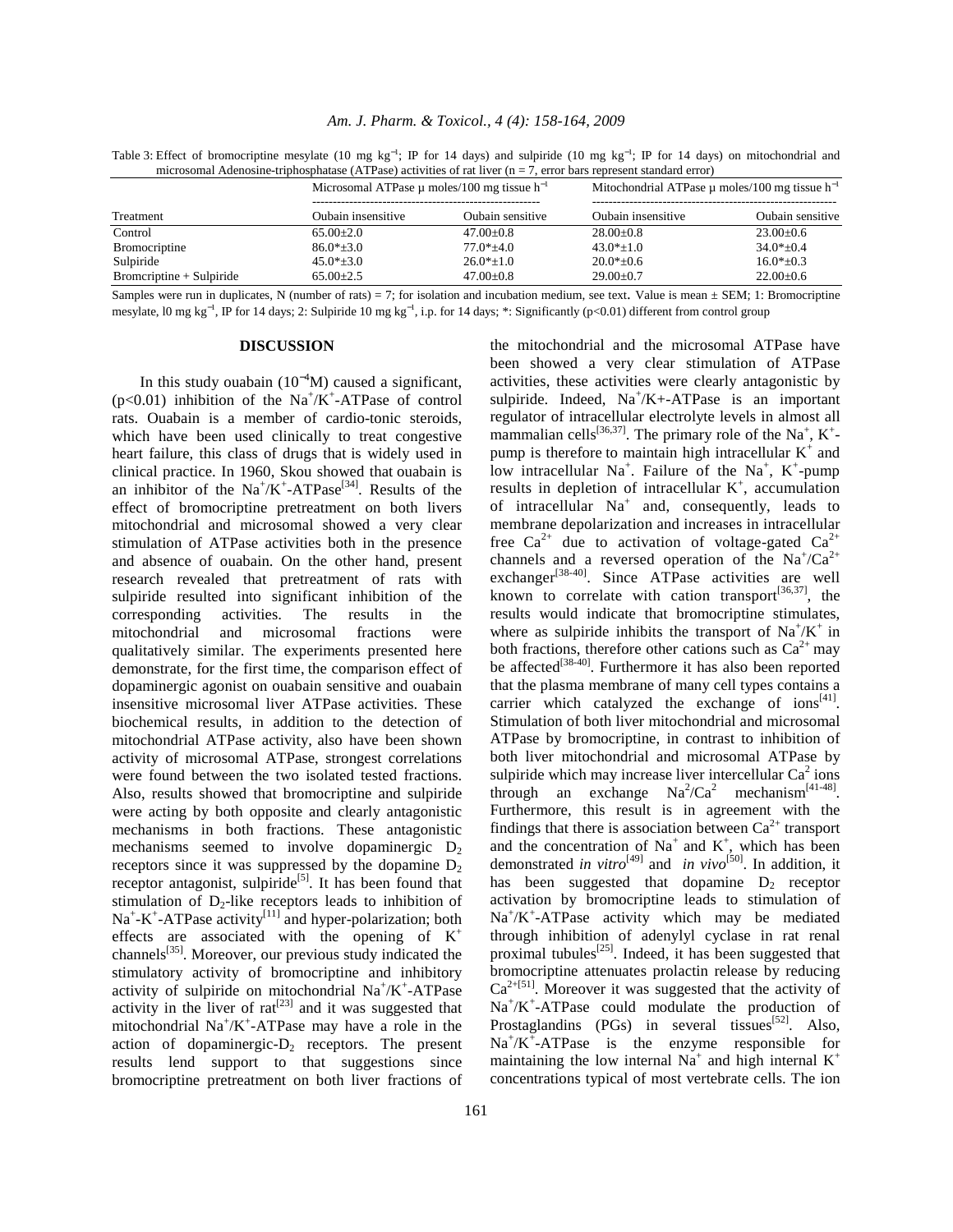gradients created by the enzyme are important in preserving the volume, pH and electrical resting potential of cells $^{[53]}$ . These results showed that bromocriptine and sulpiride were acting by both opposite and clearly antagonistic mechanisms, which is involved the action of dopaminergic  $D_2$  receptors on the ionic transports at the levels of mitochondria and microsomal fractions.

## **CONCLUSION**

 This study indicated that the in vivo administration of dopaminergic agonist and antagonist drugs result in a significant alteration not only in the mitochondrial ATPase enzyme activity but also in the microsomal ATPase enzyme activity. Therefore, it is quite possible that ATPase of the tow fractions play important physiological as well as pathological roles in the mechanism of action of dopaminergic receptors.

#### **REFERENCS**

- 1. Johnson, A.M., D.M. Loew and J.M. Vigouret, 1976. Stimulant properties of bromocriptine on central dopamine receptors in comparison to apomorphine (+)-amphetamine and L-DOPA. Br. J. Pharmacol., 56: 59-68. PMCID: PMC1666767.
- 2. Ho, K.Y. and M.O. Thorner, 1988. Therapeutic applications of bromocriptine in endocrine and neurological diseases. Drugs, 36: 67-82. PMID: 3063495.
- 3. Crosignani, P.G. and C. Ferrari, 1990. Dopaminergic treatments for hyperprolactinaemia. Baillieres Clin. Obstet. Gynaecol., 4: 441-455. PMID: 1980863.
- 4. Vance, M.L., W.S Evans and M.O. Thorner, 1984. Drugs five years later: Bromocriptine. Ann. Int. Med., 100: 78-91. PMID: 6229205.
- 5. Alander, T., N.E. Anden and M. Grabowska-Anden, 1980. Metoclopramide and sulpiride as selective blocking agents of pre- and postsynaptic dopamine receptors. Naunyn-Schmiedeberg's Arch. Pharmacol., 312: 145-150. PMID: 7402361.
- 6. Smythe, G.A., J.F. Brandstater., P.J. Compton and L. Lazarus, 1977. Proceeding of the 20th Annual Meeting of Endocrine Society of Australia, Abstract No. 12, PE. Harding, Adelaide.
- 7. Trabucchi, M., M. Hofmann, O. Montefusco and P.F. Spano, 1978. Ergot alkaloids and cyclic nucleotides in the CNS. Pharmacology., 16: 150-55. DOI: 10.1159/000136816
- 8. Portaleone, P., 1978. Bromocriptine and hydergine: A comparison on striatal or hypothalamic adenylate cyclase activity. Pharmacology, 16: 207-209. DOI: 10.1159/000136816
- 9. Trabucchi, M., S. Govoni., G.C. Tonon and P.F. Spano, 1978. Functional interaction between receptors for dopamine antagonists and GABA central receptors. Life Sci., 23: 1751-1756. PMID: 723448.
- 10. Niwa, T., S. Inoue, T. Shiragn and A. Takagi, 2005. No inhibition of cytochrome P450 activities in human liver microsomes by sulpiride, an antipsychotic drug. Biol. Pharm. Bull., 28: 188-191. PMID: 723448.
- 11. Demchyshyn, L.L., K.S. Sugamori, F.J.S. Lee, S.A. Hamadanizadeh, B. Hyman and H.B. Niznik and 1995. The Dopamine D1D receptor-cloning and characterization of three pharmacologically distinct D1Like receptors from gallus domesticus J. Biol. Chem., 270: 4005-4012. PMID: 7876148.
- 12. Sugamori, K.S., L.L. Demchyshyn, M. Chung and H.B Niznik, 1994. D1A, D1B and D1C dopamine receptors from Xenopus laevis. Proc. Natl. Acad. Sci. USA., 91: 10536-10540. PMID: 7937989.
- 13. Civelli, O., J.R. Bunzow and D.K Grandy, 1993. Molecular diversity of the dopamine receptors. Ann. Rev. Pharmacol. Toxicol., 33: 281-307. PMID: 8494342.
- 14. Gingrich, J.A. and M.G. Caron, 1993. Recent advances in the molecular biology of dopamine receptors. Annu. Rev. Neurosci., 16: 299-321. PMID: 8460895.
- 15. Sibley, D.R. and F.J. Monsma Jr., 1992. Molecular biology of dopamine receptors. Trends Pharmacol. Sci., 13: 61-69. PMID: 1561715.
- 16. Seeman, P. and H.H.V. Tol, 1994. Dopamine receptor pharmacology. Trends Pharmacol. Sci., 15: 264-70. PMID: 7940991.
- 17. Vyas, S.J., J. Eichberg and M.F. Lokhandwala, 1992. Characterization of receptors involved in dopamine-induced activation of phospholipase-C in rat renal cortex. J. Pharmacol. Exp. Ther., 260: 134-139. PMID: 1346159
- 18. Rodrigues, P.D.S. and J.E. Dowling, 1990. Dopamine induces neurite retraction in retinal horizontal cells via diacylglycerol and protein kinase C. Proc. Natl. Acad. Sci. USA., 87: 9693-9697. http://jn.physiology.org/cgi/content/full/80/1/377
- 19. Mahan, L.C., R.M. Burch, F.J. Monsma and D.R. Sibley, 1990. Expression of striatal  $D_1$ dopamine receptors coupled to inositol phosphate production and  $Ca<sub>2</sub> +$  mobilization in Xenopus oocytes. Proc. Natl. Acad. Sci. USA., 87: 2196-2200. http://www.pnas.org/content/87/6/2196.abstract?ijk ey=7c4ccd3178e13363c1bc2f3e0bd9e4d0cf6e8a37 &keytype2=tf\_ipsecsha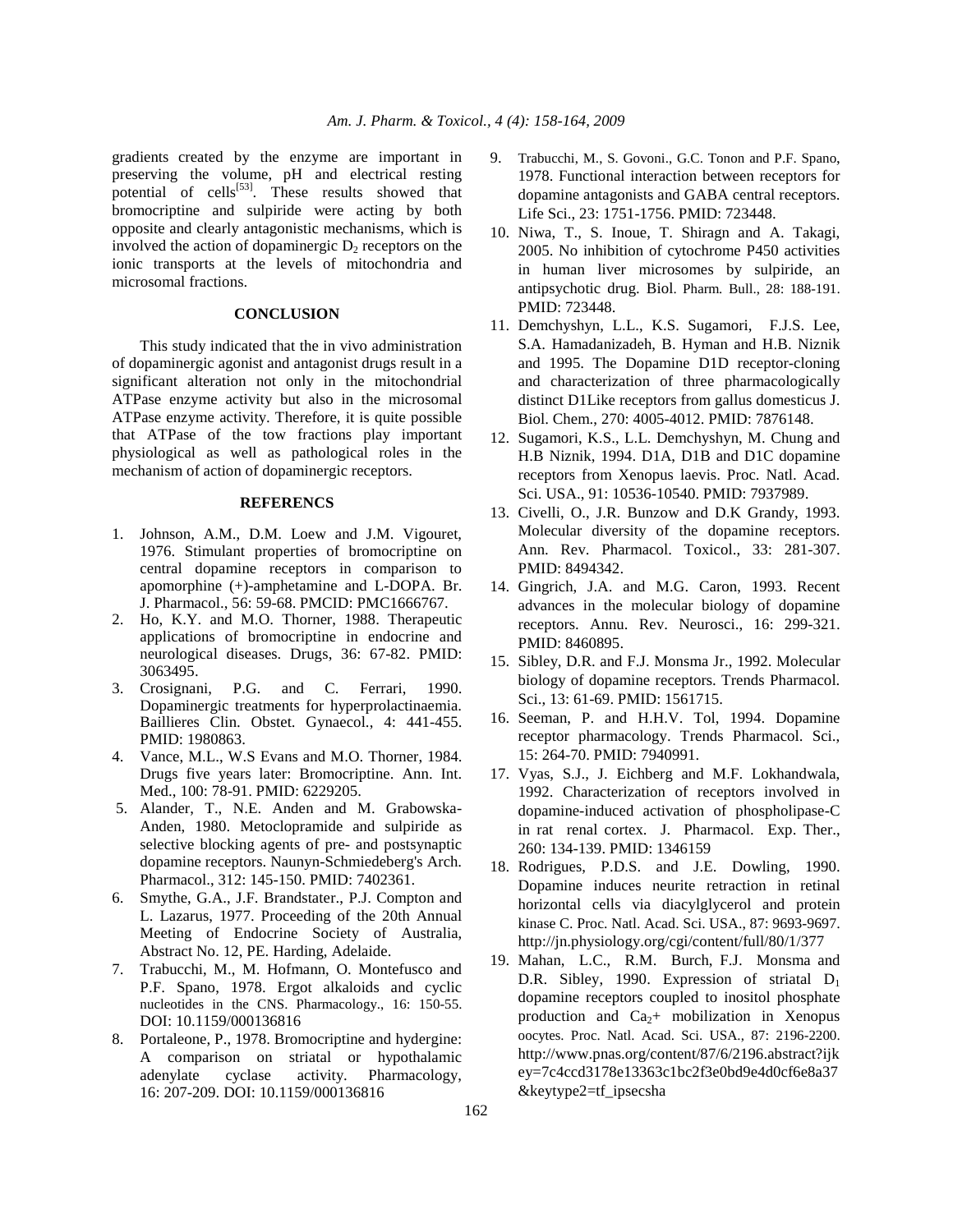- 20. Undie, A.S., J. Weinstock., H.M.Sarau and E. Friedman, 1994. Evidence for a distinct D1-like dopamine receptor that couples to activation of phosphoinositide metabolism in brain. J. Neurochem., 62: 2045-2048. PMID: 7908949.
- 21. McMillian, M.K., X.P. He, J.S. Hong and K.R. Pennypacker, 1992. Dopamine stimulates [3H] phorbol 12,13-dibutyrate binding in cultured striatal cells. J. Neurochem., 58: 1308-1312. PMID: 1312574.
- 22. Vallar, L., C. Muca, M. Magni, P. Albert, J. Bunzow, J. Meldolesi and O. Civelli 1990. Differential coupling of dopaminergic  $D_2$  receptors expressed in different cell types. Stimulation of phosphatidylinositol 4, 5-bisphosphate hydrolysis in LtK- fibroblasts, hyperpolarization and cytosolic-free  $Ca<sub>2</sub>$ + concentration decrease in GH4C1 cells. J. Biol. Chem., 265: 10320-10326. PMID: 7908949.
- 23. Abu-Jayyab, A. and A. Mahgoub, 1987. A role of Na+/K+ -stimulated odenosine triphosphatase in the action of dopaminergic  $D_2$  receptors of the liver in rats. Biosci. Rep., 7: 839-842. PMID: 2835115.
- 24. Abu-Jayyab, A., E.S.M. El-Denshary, A.M. Ageel and M.R. Dakkak, 1987. The role of CAMP in the action of dopaminergic D2 receptors in some endocrine glands. Biosci. Rep., 7: 751-755. PMID: 2833951.
- 25. Hussain, T., R. Abdul-Wahab and M.F. Lokhandwala, 1997. Bromocriptine stimulates Na+, K(+)-ATPase in renal proximal tubules via the cAMP pathway. Eur. J. Pharmacol., 321: 259-263. PMID: 9063696.
- 26. Schwartz, A., 1963. A Na K-stimulated adenosine triphosphatase in "microsomal" fractions from rat liver. Biochem. Biophys. Acta, 67: 329-331. PMID: 13987351.
- 27. Skou, J.C., 1957. The influence of some cations on an adenosine triphosphatase from peripheral nerves. Biochim. Biophys. Acta, 23: 394-401. PMID: 13412736.
- 28. Skou, J.C., 1998. Nobel lectures. The identification of the sodium-potassium pump. Biosci. Rep., 18: 155-169. DOI: 10.1023/A:1020196612909
- 29. Nimmerfall, F. and J. Rosenthaler, 1976. Ergot alkaloids: Hepatic distribution and estimation of absorption by measurement of total radioactivity in bile and urine. J Pharmacokinet Biopharm., 4: 57-66. PMID: 1271240.
- 30. Skou, J.C., 1962. Preparation from mammallian brain and kidney of the enzyme system involved in active transport of Na ions and K ions. Biochem. Biophys. Acta, 58: 314-325. PMID: 13913700.
- 31. Gomori, G.A., 1942. Modification of the colorimetric phosphorus determination for use with photoelectric colorimeter. J. Clin. Lab. Med., 27: 955-960.
- 32. Schwartz, A.H., S. Bachelard and H. McIL, 1962. The sodium-stimulated adenosine- triphosphatase activity and other properties of cerebral microsomal fractions and subfractions. Biochem. J., 84: 626-637. PMID: 13909665.
- 33. Sokal, R.R. and F.J. Rholf, 1981.Biometry: The Principles and Practice of Statistics in Biological Research. 2nd Edn., Freeman, WH., San Francisco, pp: 128-175.
- 34. Clausen, T., 1998. Review, Clinical and therapeutic significance of the  $Na<sup>+</sup> K<sup>+</sup>$  pump. Clin. Sci., 95: 3-17. PMID: 9662481.
- 35. Gomes, P. and P. Soares-da-Silva, 2002.  $D_2$ -like receptor-mediated inhibition of  $Na^+ - K^+$ -ATPase activity is dependent on the opening of  $K^+$  channels. Am. J. Physiol. Renal. Physiol., 283: F114-F123. DOI: 10.1152/ajprenal.00244.2001 36. Blanco, G. and R.W. Mercer, 1998. Isozymes of the Na-K-ATPase: Heterogeneity in structure, diversity in function. Am. J. Physiol., 275: F633-650. http://ajprenal.physiology.org/cgi/content/abstract/ 275/5/F633?ijkey=f2c418e82271cc4ae4e1609b49d b10eedf98e85b&keytype2=tf\_ipsecsha
- 37. Mobasheri, A., J. Avila, I. Cozar-Castellano, M.D. Brownleader, M. Trevan, M.J. Francis, J.F. Lamb and P. Martin-Vasallo, 2000. Na<sup>+</sup>, K<sup>+</sup>-ATPase isozyme diversity; comparative biochemistry and physiological implications of novel functional interactions. Biosci. Rep., 20: 51-91. PMID: 10965965.
- 38. Archibald, J.T. and T.D. White, 1974. Rapid reversal of internal  $Na<sup>+</sup>$  and  $K<sup>+</sup>$  contents of synaptosomes by ouabain. Nature, 252: 595-596. PMID: 4431524.
- 39. Lijnen, P., P. Hespel, G. Lommelen, M. Laermans, J.R. M'Buyamba-Kabangu and A. Amery, 1986. Intracellular sodium, potassium and magnesium concentration, ouabain-sensitive 86rubidiumuptake and sodium-efflux and  $Na^+$ ,  $K^+$ -cotransport activity in erythrocytes of normal male subjects studied on two occasions. Methods Find. Exp. Clin. Pharmacol., 8: 525 -533. PMID: 3773597 40. Xiao, A.Y., L. Wei, S. Xia, S. Rothman and S.P. Yu, 2002. Ionic mechanism of ouabain-

induced concurrent apoptosis and necrosis in individual cultured cortical neurons. J. Neurosci., 22: 1350-1362. http://www.jneurosci.org/cgi/content/abstract/22/4/ 1350